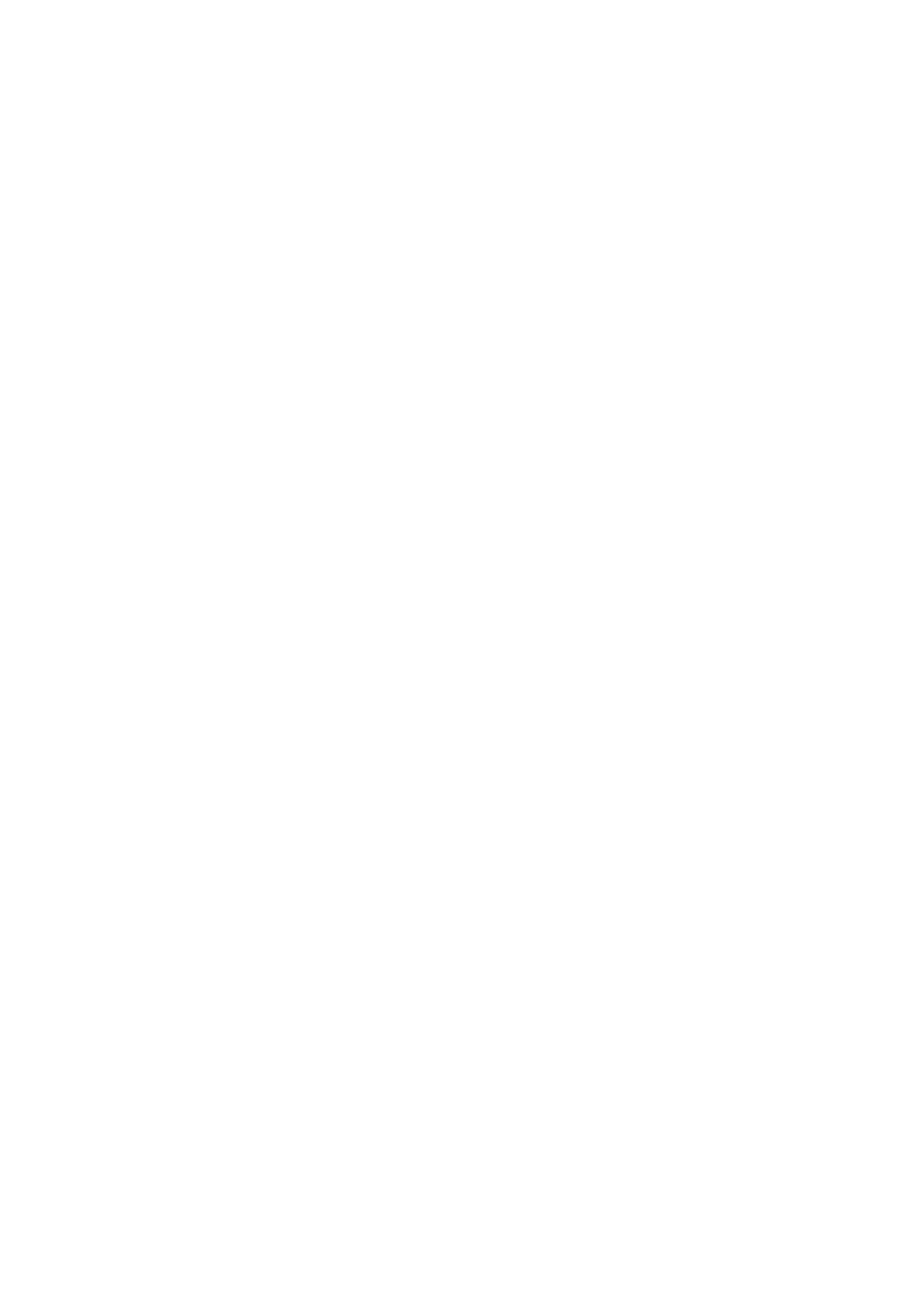dimensions of the grille. Check if the dimensions of the grille are correct for the reveal size.

- 2. Remove any sections of skirting board or dado rails if necessary.
- 3. Ensure any handles (on windows or doors) or any other obstructions are clear of the opening.
- 4. Place the bottom track (W) in its correct position at the bottom of the reveal and leave loose until all the grille is in.
- 5. Assemble the grille and place it within the opening making sure that the sides are vertical and the top and bottom tracks are horizontal.

### **METHOD 1:**

- 6. Once the grille is within the opening, open it out and mark ALL the fixing holes. Remove the grille from the reveal.
- 7. Drill & plug all fixing holes. The recommended fasteners for fixing the grilles into masonry are 12 x 2 1/2" screws, although others fasteners may be used depending upon the material of the reveal.
- 8. Position the grille back into the reveal and fasten all fixings.

#### **METHOD 2:**

- 6. Once the grille is within the opening, open it out and separate the sashes from the fixing frame by removing the allen drive fasteners from the fixing plates that clamp the sash to the frame. Also separate the slam post from the fixing frame.
- 7. Slide the sash to the centre and drill out and plug all fixing holes. Fasten all fixings. The recommended fasteners for fixing the grilles into masonry are 12 x 2 1/2" screws, although other fasteners may be used depending upon the material of the reveal.
- 8. Position the grille back into the reveal and fasten all fixings.

### **AND COMMON TO BOTH METHODS:**

- 9. Close the grille and test the locking mechanism operates correctly. If it does not, in order to increase the movement of the lock hooks some vertical adjustment of the slam post can be made after slackening the fasteners. Alternatively check that the hooks are vertically aligned.
- 10. If necessary seal around the edge of the fixing frame with Silicone sealant i.e. if there are any gaps caused by undulations in the walls.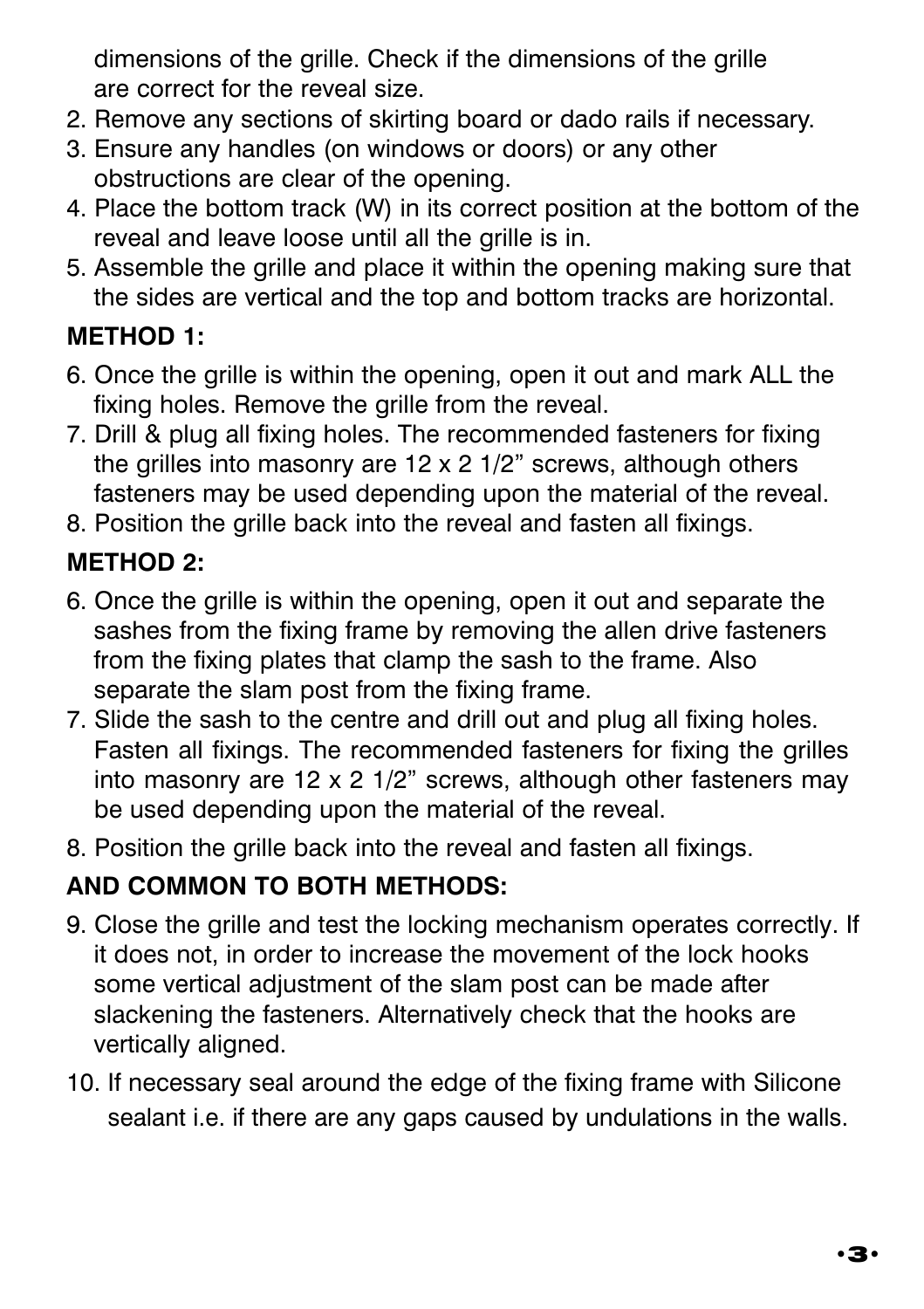# ADDITIONAL NOTES

## HINGE ASIDE:

Installation is essentially the same as for standard grilles.

However, care should be taken to ensure that the top track fixings are very secure as these fixings bear more weight as the top track is unsupported by the fixing frame. Extra care should also be taken to ensure that the grille is fitted vertical and square within the reveal.

#### **NOTE: Grilles are usually top ru**nnin**g i.e. supported on rollers at top.**

If the side of a hinge aside grille is face fixed an additional 50 x 25mm steel box section is supplied attached to the grille for fixing. If the side of a hinge aside grille is reveal fixed an additional 55 x 30mm angle is supplied attached to the grille for fixing.

- 1. Rotate the sash on its hinge and mark out, ensuring the sash and fixing frame are raised as high as possible so that the bottom track is clear of the floor.
- 2. Drill and fasten the grille in the same way as a fixed grille frame grille
- 3. Line-up the sash with the top track (B)
- 4. Locate and fix the top track (A)
- 5. Repeat steps 1-3 if the grille is a double sash
- 6. Fold down the 'W' section bottom track and drill a 15mm hole into the floor or window sill to suit the brass inserts into which the metal dowel locates. To ensure the top of brass insert is flush with the surface the hole will require enlarging to 18mm for a depth of 3mm.
- 7. Adjust strike bolt to suit.
- *• FITTERS TIP If the grille springs out when closed and the strike bolt is fully back. Loosen the top track from the fixing frame (see page 7) slide back and adjust*
- *Slide a suitably sized wooden packer into the top track to assist with holding the joints in the top track together while fixing the top track. Once the top track has been fixed remove the wooden packer.*



or lift out bottom track but cannot be supplied with a fixed bottom track.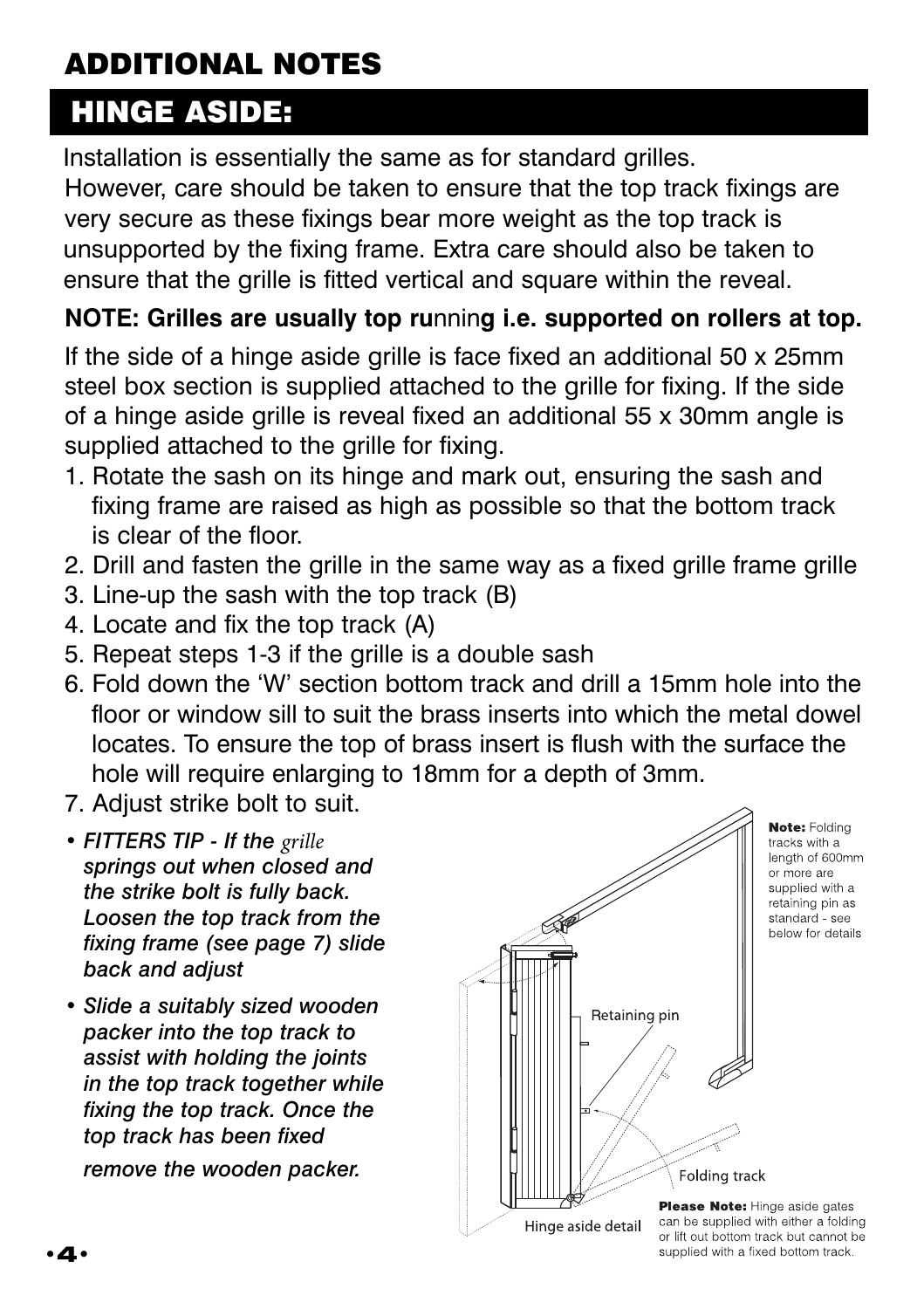## BOTTOM RUNNING

Before marking the position of the fixings for the fixing frame, the grille should be opened fully and the fixing frame height adjusted so that all the bottom wheels are in contact with the bottom track to evenly spread the weight.

## LIFT UP BOTTOM TRACKS

If the grille has a lift up bottom track then a locating dowel and ferrule may be required and are supplied separately in the grille accessory pack. One dowel and ferrule is supplied per folding track.

The exact location of the dowel and ferrule is dependant on the surface the track will be resting upon but is generally towards the lift up end of the bottom track in either of the 'U' sections of the 'W' bottom track.



## REMOVABLE BOTTOM TRACK

Both ends of the removable bottom track supplied will locate into the oversized 'U' channels attached to the fixed sections of the bottom track.

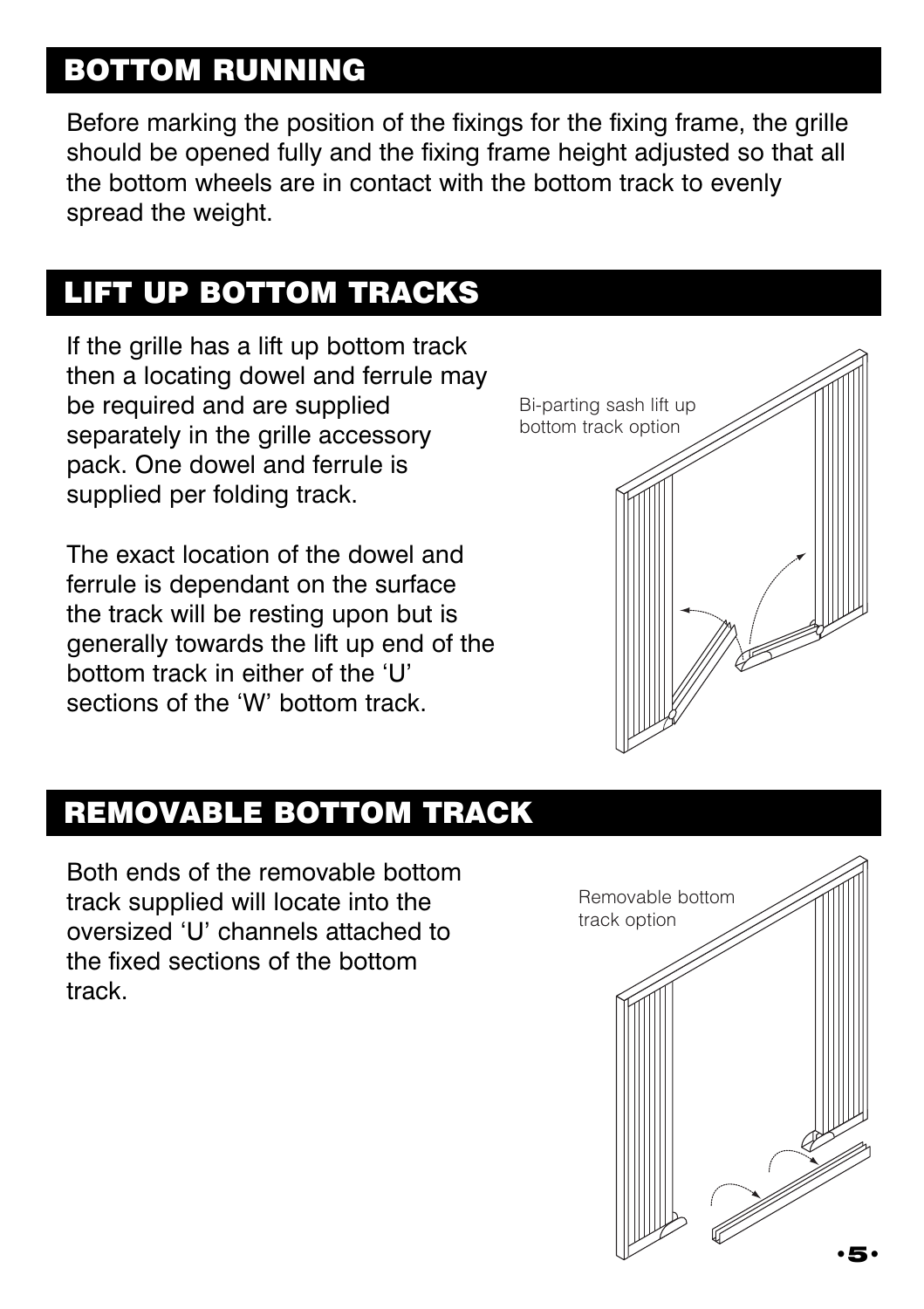## **TERMINOLOGY**

#### **STANDARD GRILLES:**

- $A = TOP TRACK$ (SECTION: DIMENSIONS : 45 x 40 x 15 x 2 mm)
- $B = FIXING FRAMF$ (SECTION: DIMENSIONS : 45 x 20 x 15 x 2mm)
- $C =$  LOCK POST
- $D = SLAM$  POST
- $E =$  BOTTOM TRACK (FIXED OR LIFT UP/REMOVABLE)
- $F = TOP$  TRACK GUIDES
- $G =$  DOWEL
- $H = FERRULE$

#### **HINGE ASIDE GRILLES:**

- $I = HINGE POST$
- $J = GRILLE$  FRAME



 $\blacksquare$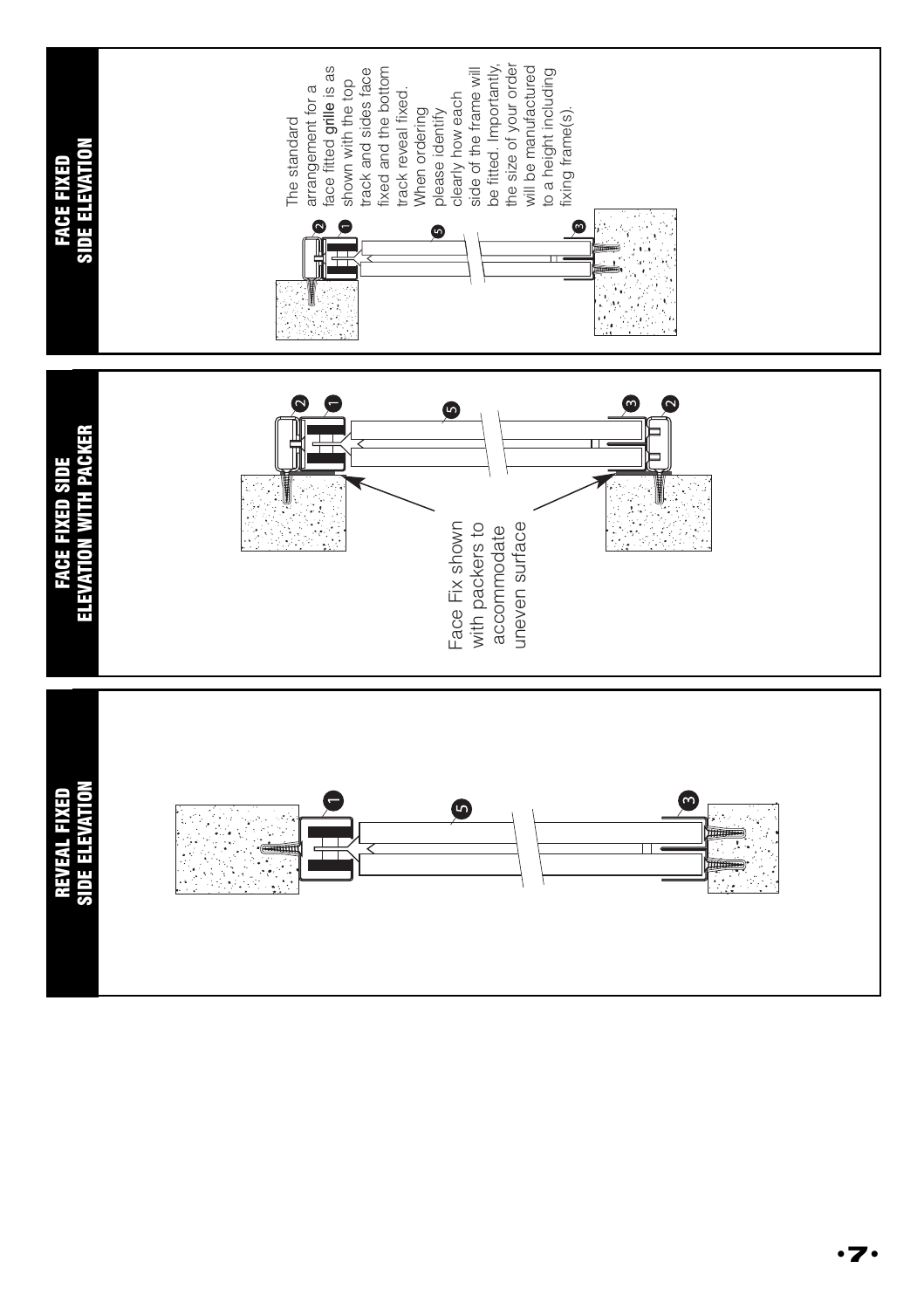

**FACE FIX PLAN VIEWS & FIXING DETAILS** FACE FIX PLAN VIEWS & FIXING DETAILS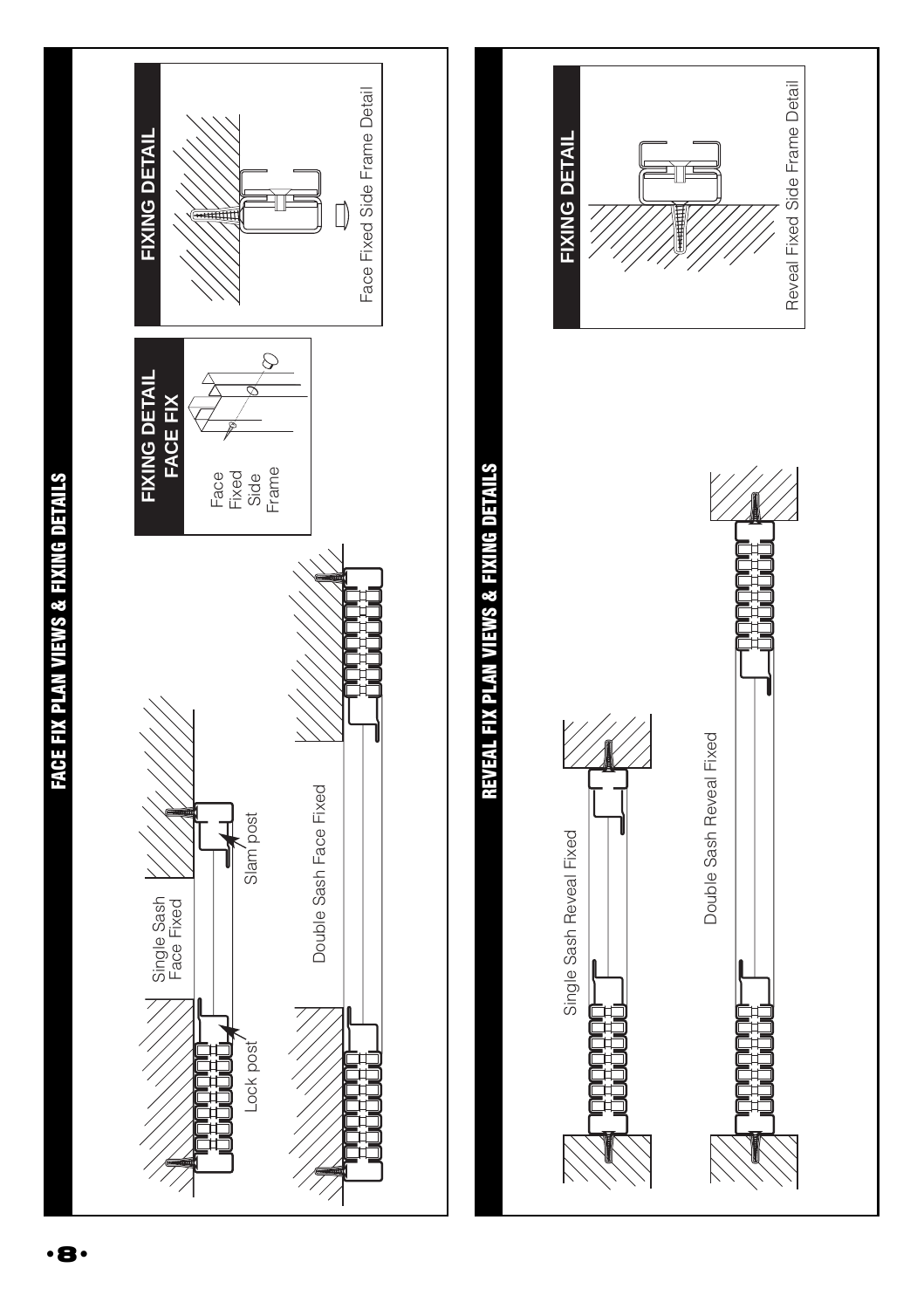## SPLIT SASHES (**NOT CITADEL PLUS**)

All single sash grilles wider than 2m and all grilles wider than 4m will be

supplied with split sashes which must be joined together during installation. The sashes will be supplied with the counter sunk plate's already in place and the pickets should be fastened together as shown.



## SPLIT TRACKS (**NOT CITADEL PLUS**)

Grilles wider than 4m will be supplied with split top and bottom tracks. If the grille is bi-parting one section of track will be supplied slightly longer than the other to enable the centre stop to be located in the centre of the fully assembled track.

## HANDLES FOR **GRILLES**

Handles for the grilles, for easier opening and closing, are available at a surcharge. The handles must be attached to a picket not the lock post. You must ensure the handle will not interfere with the operation of the lock. Rivets are supplied with the handle to attach it to the grille.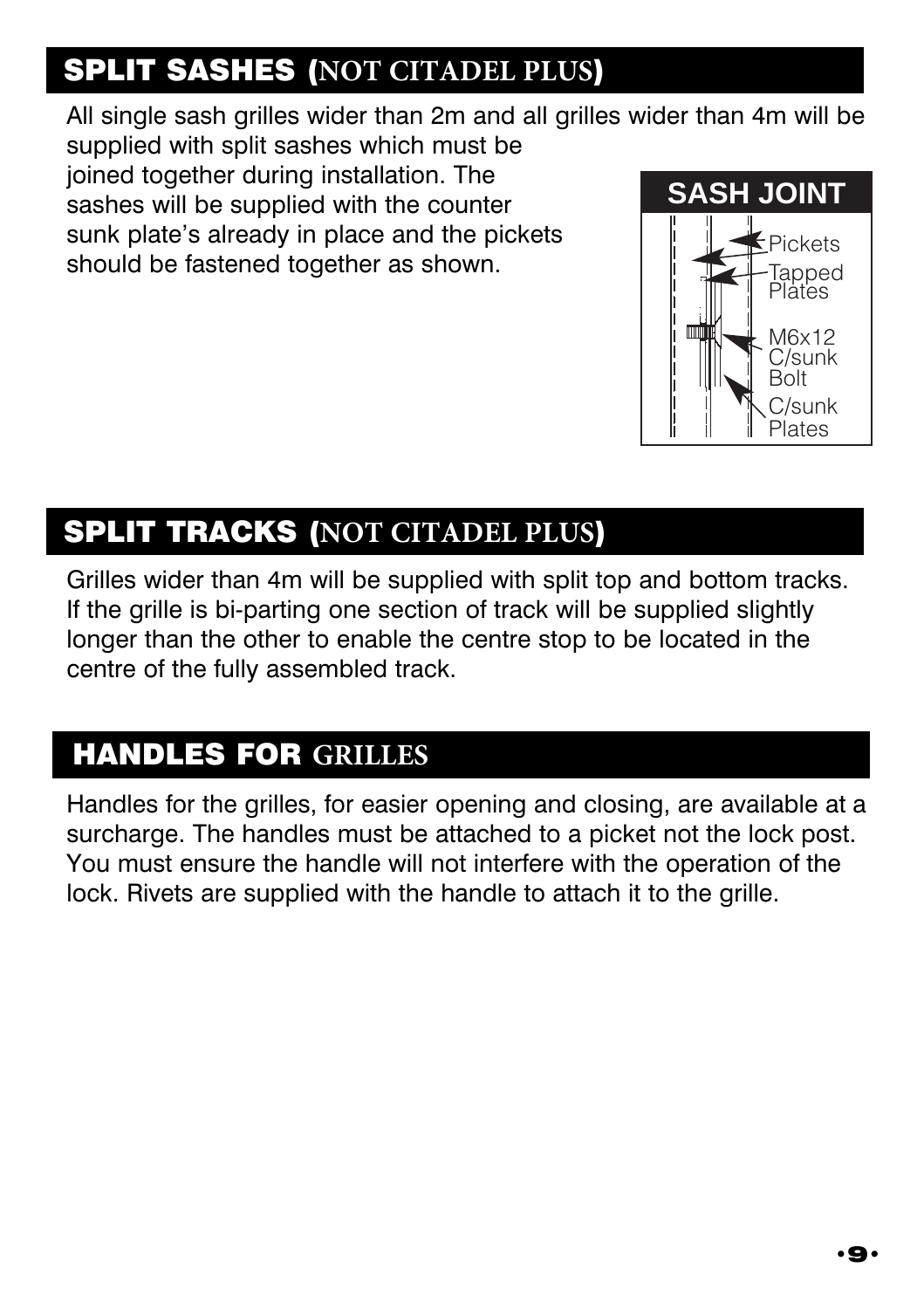## FLOATING SASH

If the grille has been supplied with a floating sash it should be installed in exactly the same way as a standard grille with the exception that there will be a set of lock and slam posts on both sides of the grille.

## FIXED PANEL

If the grille supplied is a fixed panel it should be installed in exactly the same way as a standard grille with the exception that there will be no lock or slam posts.

## PROBLEM SOLVING

- 1. Grille is stiff to open/close: Lubricate the running wheels, nylon lattice bushes and the lattices rivets and run in by opening and closing the grille.
- 2. Grille fails to close properly:

This is caused by incorrect alignment of the lock post with the slam post. It is most easily corrected by slackening the fasteners that fix the slam post to the fixing frame (or sash if a double sash grille) and adjusting the slam post horizontally or vertically. Once the correct alignment is reached the fasteners should be tightened securely.

3. Key fails to turn in lock:

This can result from the ingress of the powder coating around the lock barrel. It can be simply overcome by lubricating the lock barrel, lock assembly and the locking hooks and by applying a firm force to turn the key. Also see point 9 on page 3.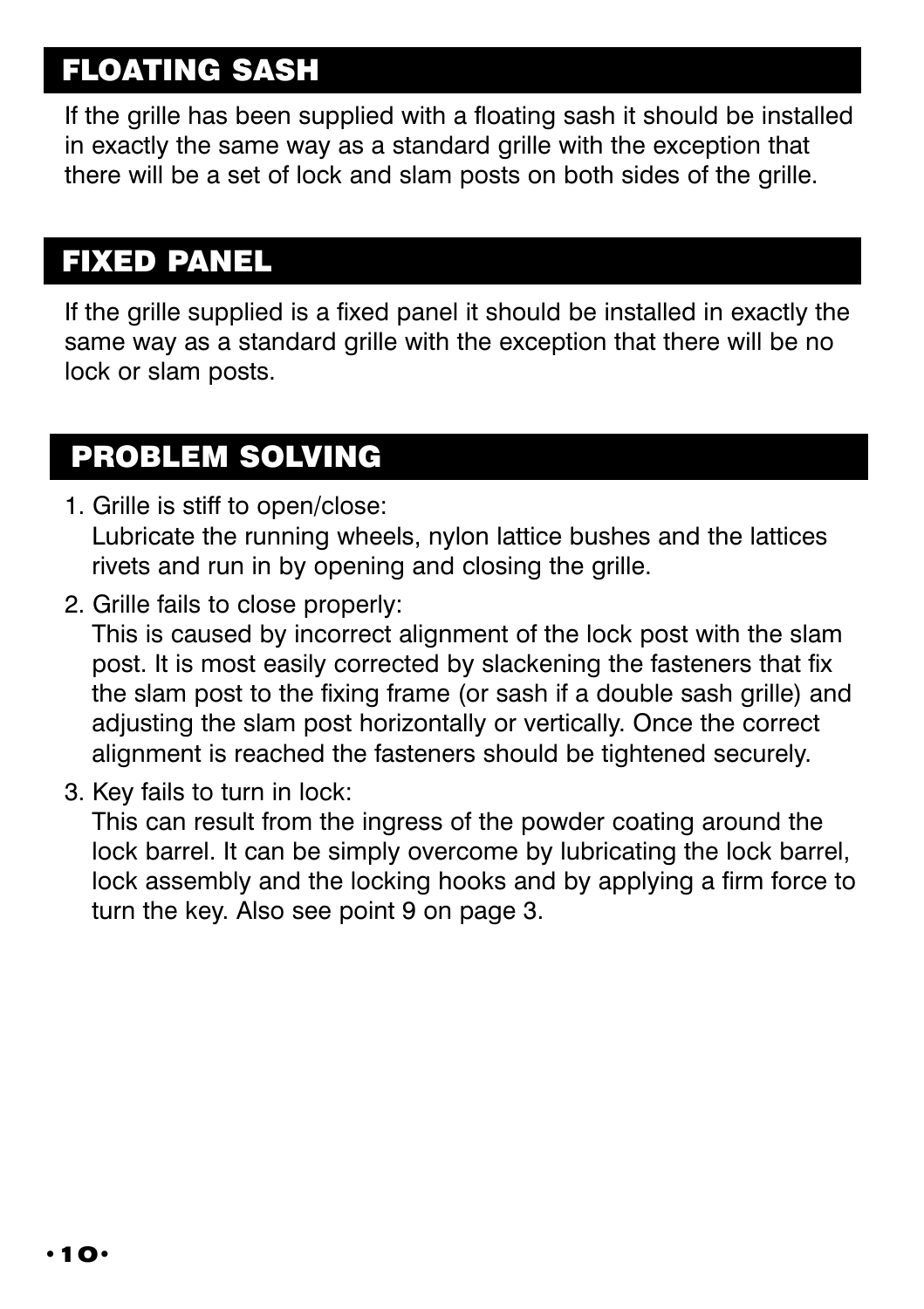### MAINTENANCE/OPERATING INSTRUCTIONS FOR RETRACTABLE **GRILLES**

### **OPERATION**

BEFORE OPENING THE GRILLE, ENSURE THAT HANDS, CLOTHING ETC ARE CLEAR OF LATTICES TO AVOID TRAPPING

### **TO OPEN THE GRILLE:**

Unlock the grille by turning the key through 360 degrees – hold the locking post up against the locking jamb if slight resistance is encountered.

Holding the grille by the locking post (or handle if fitted), slide the grille smoothly across until fully bunched. Repeat other sash if bi parting.

Wide grilles may be more smoothly retracted by also pushing across from a point in the middle of the sash.

#### **GRILLES WITH LIFT UP TRACK**

After retracting the grille, fold the hinged bottom track up against the bunch and hold in place using the pin and clip supplied.

### **GRILLES WITH HINGE ASIDE**

Lift up the bottom track as above then, grasp the retracted sash by the locking post and pull firmly towards the body to disengage the catch at the top. The grille sash can now be carefully opened, clearing the reveal and into its final position.

### **GRILLES WITH REMOVABLE BOTTOM TRACK**

After retracting the grille, carefully lift out the removable section and store.

### **TO CLOSE THE GRILLES GRILLES WITH HINGE ASIDE**

Swing the grille bunch back into the frame, pushing firmly to engage the catch in the top track.